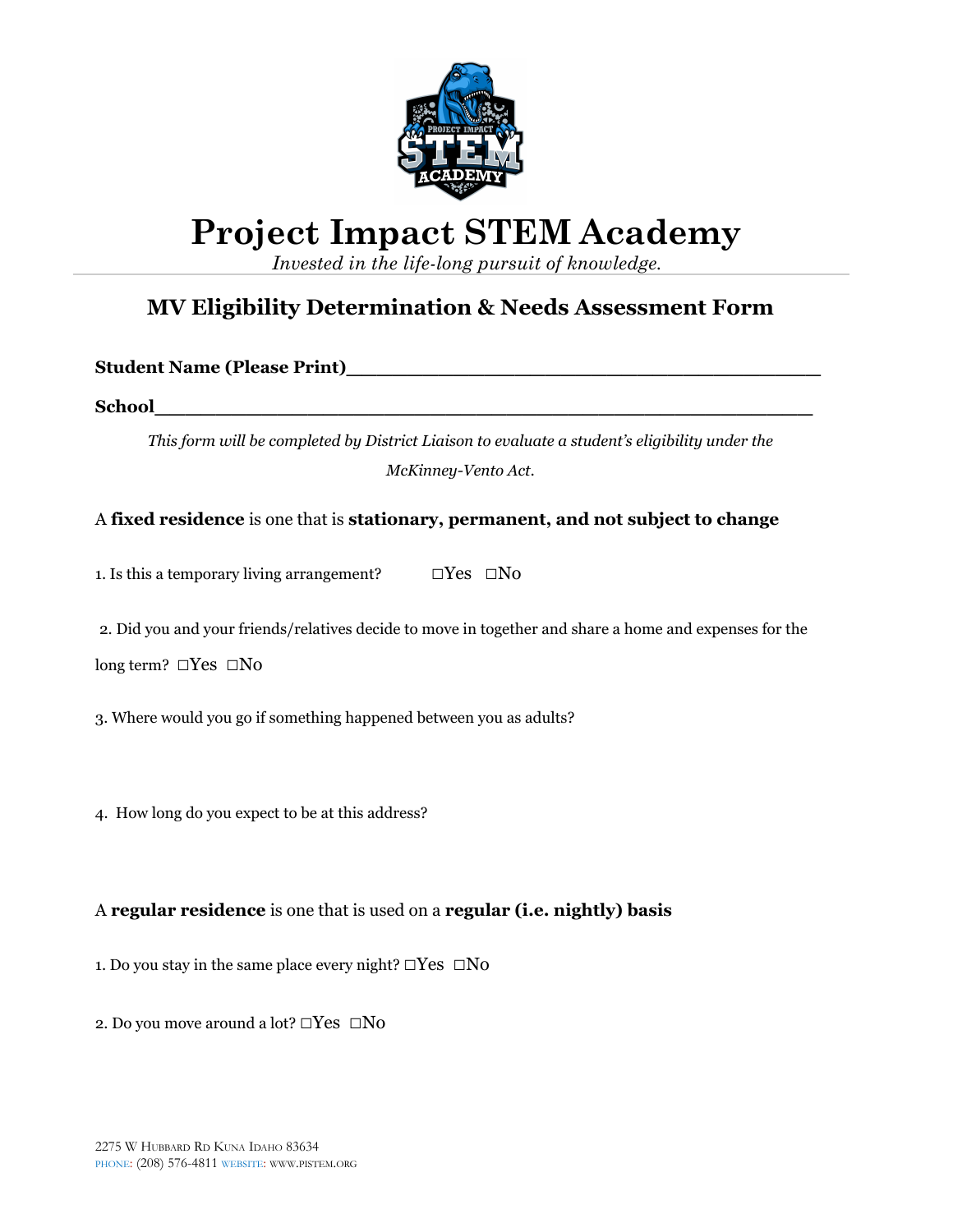

An **adequate residence** is one that is sufficient for meeting both the physical and psychological needs typically met in home environments.

- 1. Are you safe where you are staying?
- 2. Do you have adequate space for your belongings?
- 3. Do you share a room/bed with your children?
- 4. Are your children safe if you are not home?
- 5. Do you and your children have access to a phone?
- 6. Is there adequate food in the home?
- **Other considerations:** Temporary housing **due to loss of housing, economic hardship or similar reason**.
- 1. Where did you live previously?
- 2. What happened to cause you to move?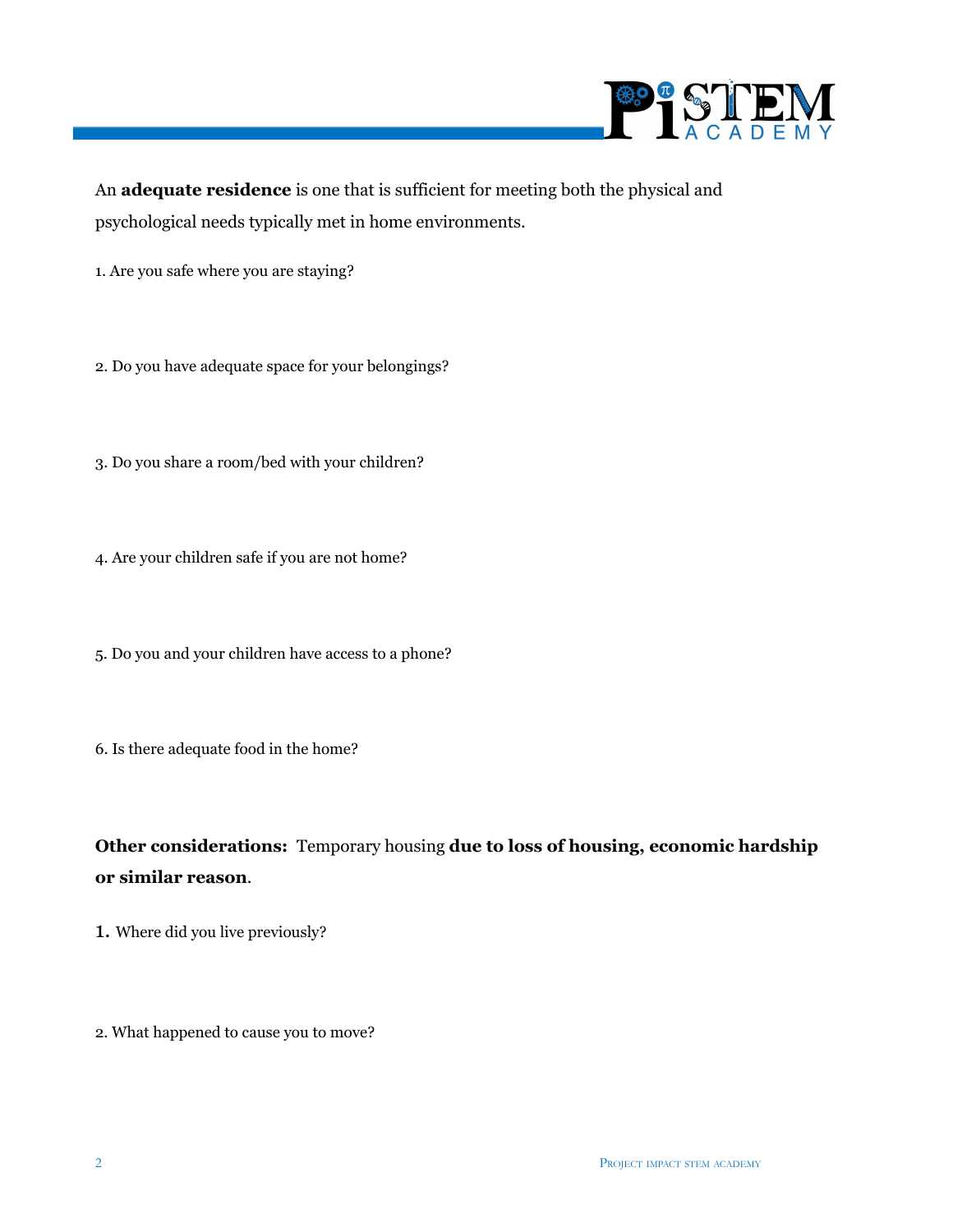

Did the student/family lose their previous housing due to:

- An eviction or an inability to pay rent or other bills?  $\square$ Yes  $\square$ No
- Destruction of or damage to the previous home?  $\square$ Yes  $\square$ No
- Conflict, abuse or neglect? □Yes □No
- Unhealthy conditions such as an inadequate physical environment or infestations? □Yes □No
- Drug or alcohol abuse in the home or domestic violence? □Yes □No
- Absence of a parent or guardian due to abandonment, incarceration or another reason?

 $\square Yes \qquad \qquad \square No$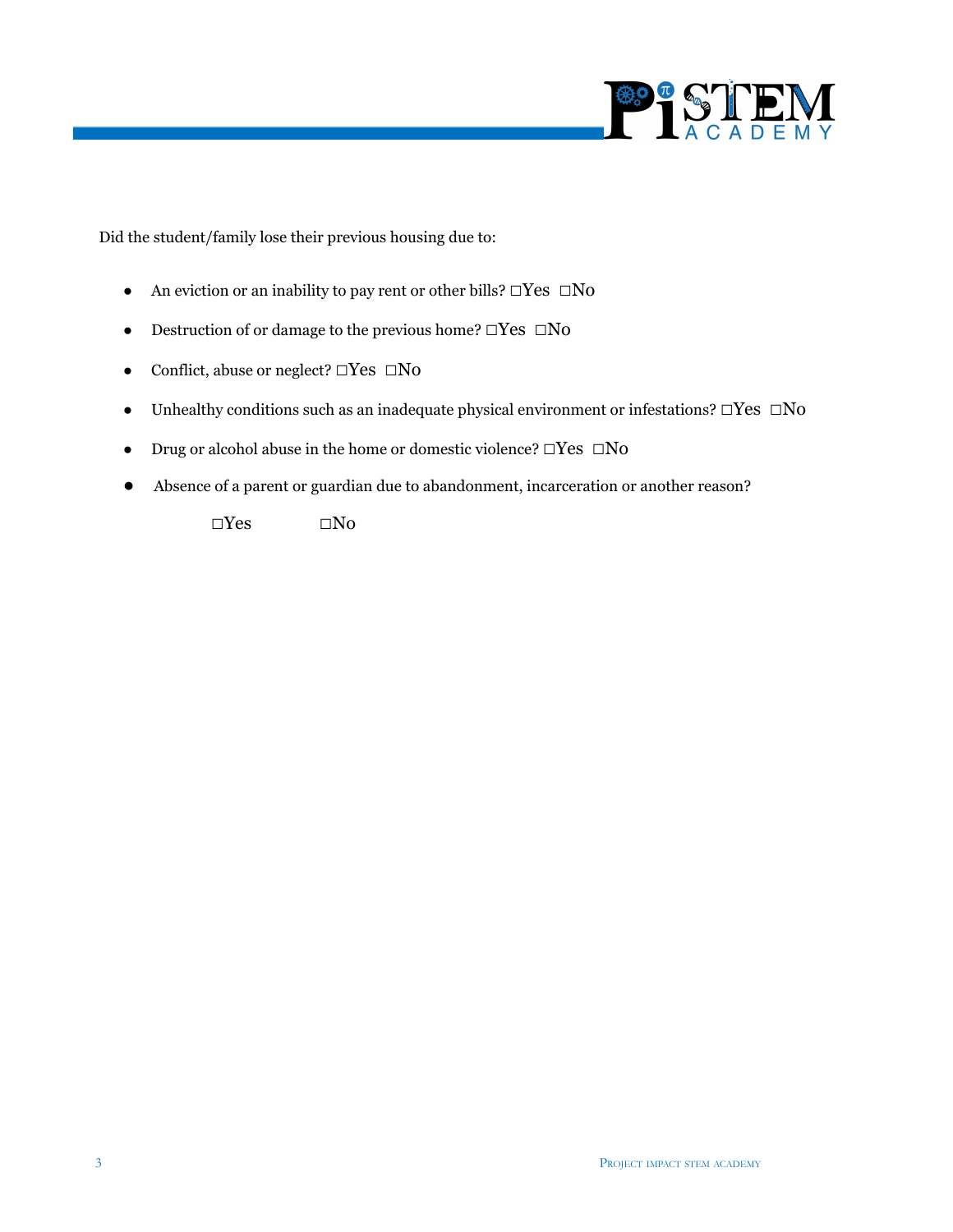

## **McKinney Vento Supports for \_\_\_\_\_\_\_\_\_\_\_\_\_\_\_\_\_\_\_\_\_\_\_\_\_\_\_\_\_\_\_\_\_**

**(**Student Name)

#### **Please assess your need in each area using the following:**

**H = High Need** (I can't provide this to my child or myself without help)

г

**P = Partial Need** (Help would be appreciated for this, but we/I can take care of some of it)

**N = Not a need** (We/I can provide or do this on our/my own)

| <b>Basic Supports</b>                            | ACTION PLAN ( to be completed by MV Liaison) | One time<br>or<br>Ongoing |
|--------------------------------------------------|----------------------------------------------|---------------------------|
| Free breakfast & lunch<br>(in school)            |                                              |                           |
| Food needs (outside of<br>school)                |                                              |                           |
| Clothing needs                                   |                                              |                           |
| Hygiene Products                                 |                                              |                           |
| <b>Laundry Facilities</b>                        |                                              |                           |
| Medical, Dental, or Vision<br>Services referrals |                                              |                           |
| School Transportation                            |                                              |                           |
| After-school<br>Care/Enrichment                  |                                              |                           |
| Other:                                           |                                              |                           |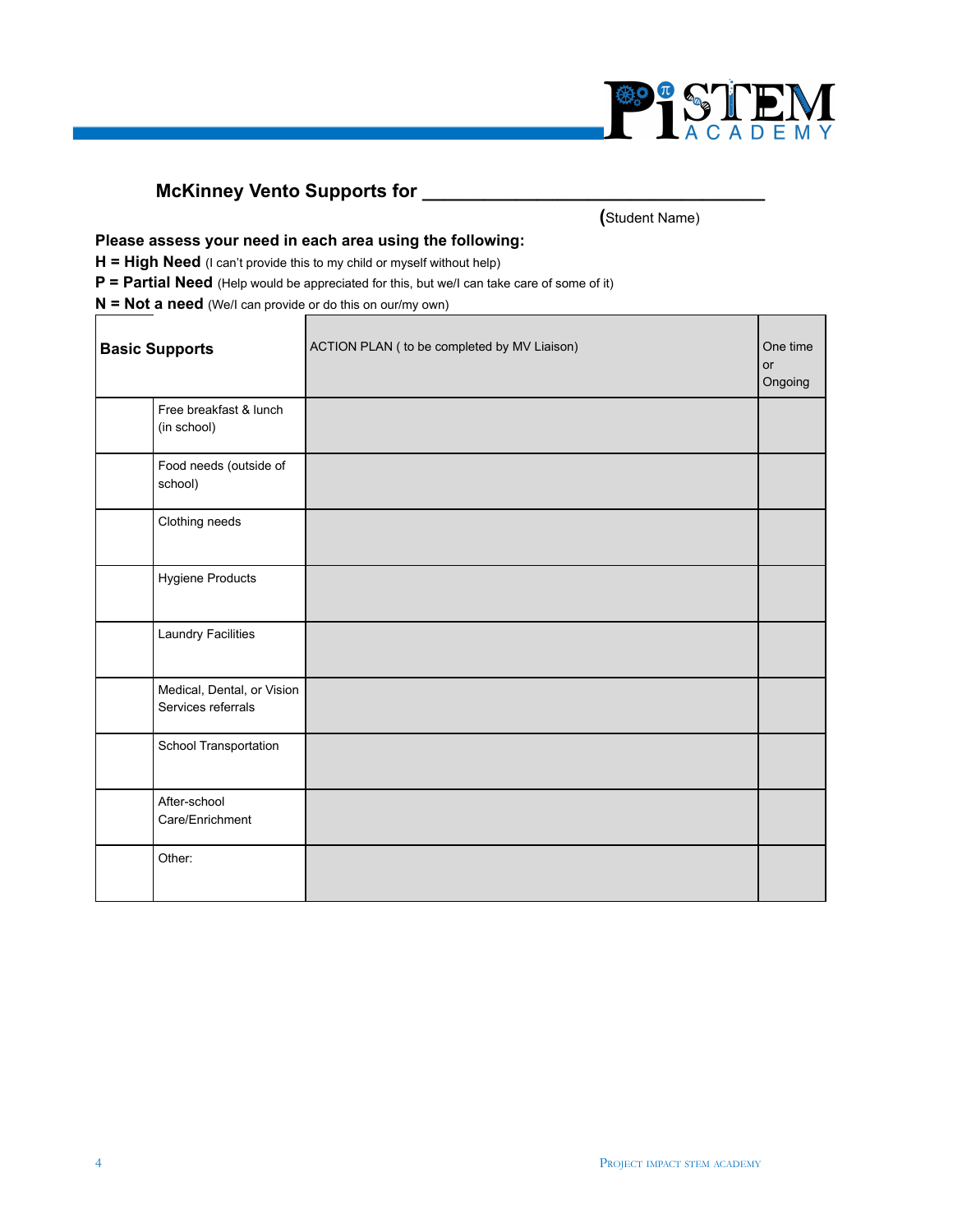

| <b>Education/Academic</b><br><b>Support</b>                                                 | ACTION PLAN (to be completed by MV Liaison) | One time<br><b>or</b><br>Ongoing |
|---------------------------------------------------------------------------------------------|---------------------------------------------|----------------------------------|
| Enrollment assistance<br>(documents & fees)                                                 |                                             |                                  |
| Preschool or Headstart<br>programs                                                          |                                             |                                  |
| School supplies                                                                             |                                             |                                  |
| Expedited evaluations for<br>educational support<br>programs (Spec. Ed, EL,<br>Gifted, etc) |                                             |                                  |
| Summer programing                                                                           |                                             |                                  |
| Parental Engagement<br>support                                                              |                                             |                                  |
| Credit Recovery<br>Assistance                                                               |                                             |                                  |
| Graduation support or<br>related expenses                                                   |                                             |                                  |
| Alternative educational<br>programs                                                         |                                             |                                  |
| Other:                                                                                      |                                             |                                  |

| <b>Social/Emotional Support</b>           | ACTION PLAN (to be completed by MV Liaison) | One time<br>l or<br>Ongoing |
|-------------------------------------------|---------------------------------------------|-----------------------------|
| Access to &<br>understanding of available |                                             |                             |